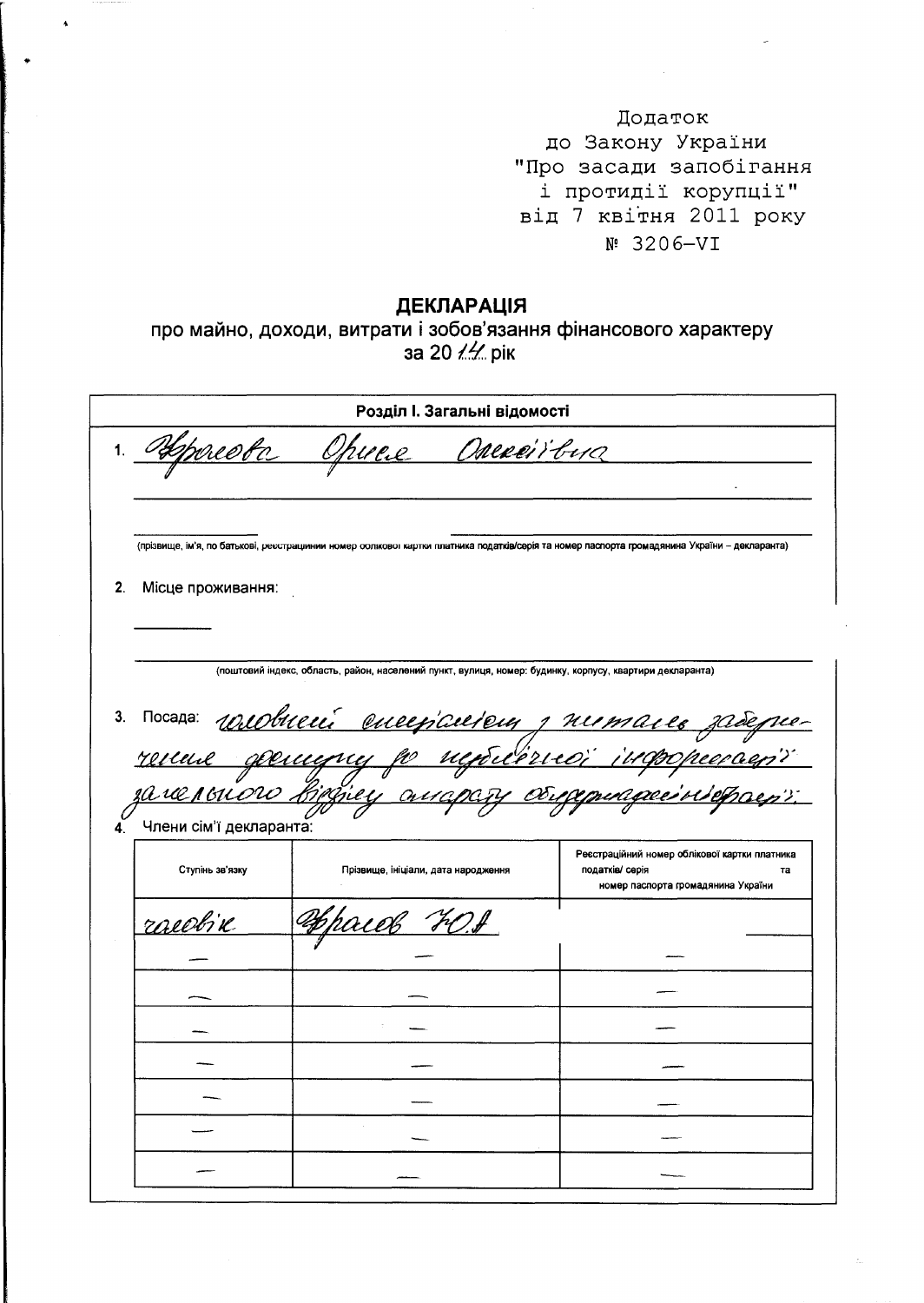|     | Розділ II. Відомості про доходи                                                                                                                                                                            |            |                                       |  |  |
|-----|------------------------------------------------------------------------------------------------------------------------------------------------------------------------------------------------------------|------------|---------------------------------------|--|--|
|     | А. Одержані (нараховані) з усіх джерел в Україні х                                                                                                                                                         |            |                                       |  |  |
|     |                                                                                                                                                                                                            |            | Сума одержаного (нарахованого) доходу |  |  |
|     | Перелік доходів                                                                                                                                                                                            | декларанта | членів сім'ї                          |  |  |
| 5.  | Загальна сума сукупного доходу, гривні, у т. ч.:                                                                                                                                                           | 40114      | $45 - 572$                            |  |  |
| 6.  | заробітна плата,<br>інші<br>виплати<br>винагороди,<br>та<br>нараховані (виплачені) декларанту відповідно до умов<br>трудового або цивільно-правового договору (крім<br>виплат, зазначених у позиціях 7, 8) | 36 846     | 31999                                 |  |  |
| 7.  | дохід від викладацької, наукової і творчої діяльності,<br>медичної практики, інструкторської та суддівської<br>практики із спорту                                                                          | 194        |                                       |  |  |
|     |                                                                                                                                                                                                            |            |                                       |  |  |
|     |                                                                                                                                                                                                            |            |                                       |  |  |
|     | (назва закладу, установи тощо, в яких одержано (нараховано) зазначені у цій позиції доходи)                                                                                                                |            |                                       |  |  |
| 8.  | авторська винагорода, інші доходи від реалізації<br>майнових прав інтелектуальної власності                                                                                                                |            |                                       |  |  |
| 9.  | дивіденди, проценти                                                                                                                                                                                        |            |                                       |  |  |
| 10. | матеріальна допомога                                                                                                                                                                                       |            |                                       |  |  |
| 11. | дарунки, призи, виграші                                                                                                                                                                                    |            |                                       |  |  |
| 12. | допомога по безробіттю                                                                                                                                                                                     |            |                                       |  |  |
| 13. | аліменти                                                                                                                                                                                                   |            |                                       |  |  |
| 14. | спадщина                                                                                                                                                                                                   |            |                                       |  |  |
| 15. | страхові виплати, страхові відшкодування, викупні<br>суми та пенсійні виплати, що сплачені декларанту за<br>договором страхування, недержавного пенсійного<br>забезпечення та пенсійного вкладу            |            |                                       |  |  |
| 16. | дохід від відчуження рухомого та нерухомого майна                                                                                                                                                          |            |                                       |  |  |
| 17. | дохід від провадження підприємницької та незалежної<br>професійної діяльності                                                                                                                              |            |                                       |  |  |
| 18. | дохід від відчуження цінних паперів та корпоративних<br>прав                                                                                                                                               |            |                                       |  |  |
| 19. | дохід від передачі в оренду (строкове володіння<br>та/або користування) майна                                                                                                                              |            |                                       |  |  |
| 20. | інші види доходів (не зазначені у позиціях 6-19)                                                                                                                                                           | 3077       | 13513                                 |  |  |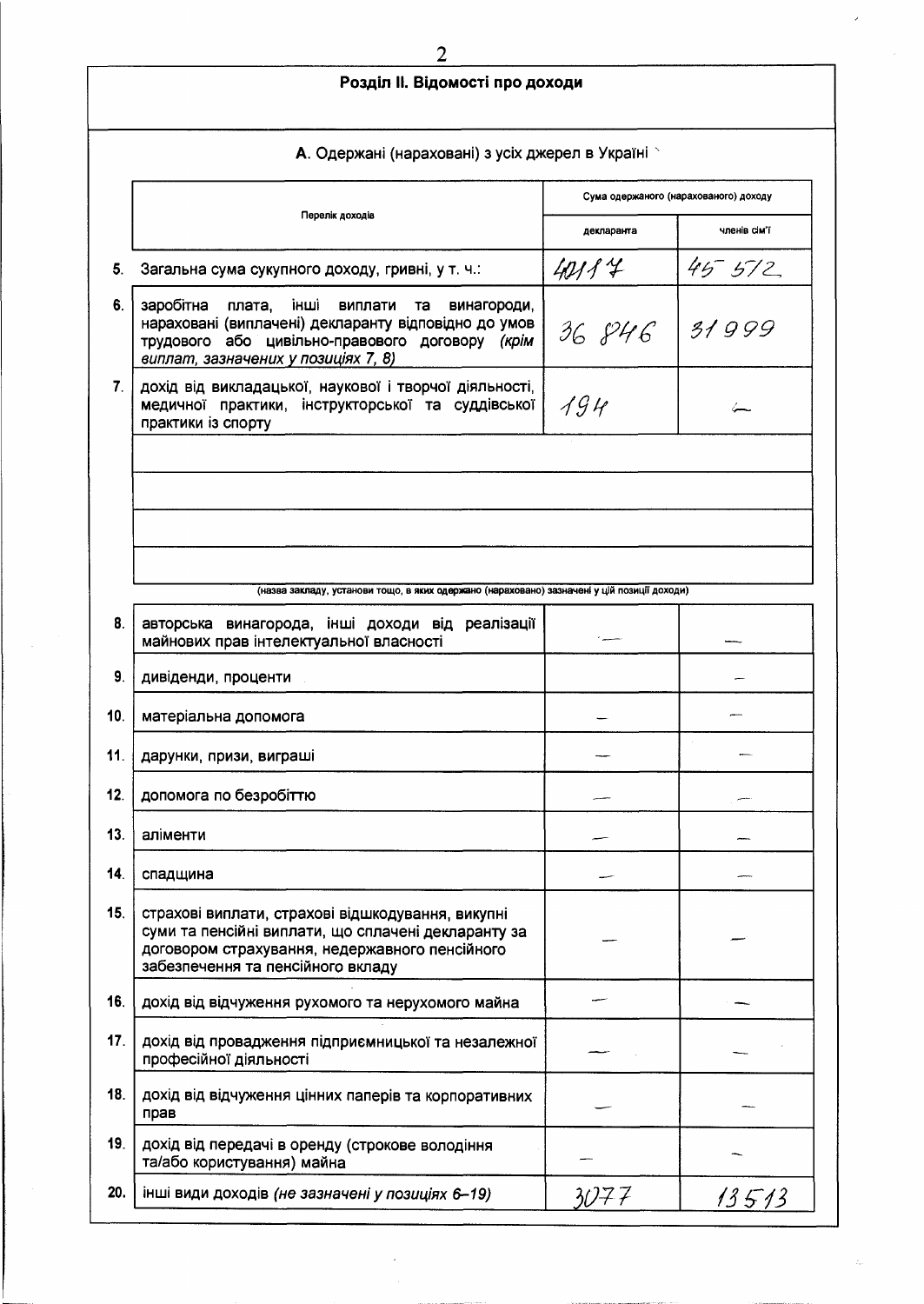|     |              | Розмір доходу      |                                      |
|-----|--------------|--------------------|--------------------------------------|
|     | Назва країни | в іноземній валюті | перерахованого у гривні<br>$\lambda$ |
| 21. |              |                    |                                      |
|     |              |                    |                                      |
|     |              |                    |                                      |
|     |              |                    |                                      |
|     |              |                    |                                      |
|     |              |                    |                                      |
|     |              |                    |                                      |
|     |              |                    |                                      |
|     |              |                    |                                      |

## В. Одержані (нараховані) з джерел за межами України членами сім'ї декларанта

|     |              | Розмір доходу       |                         |
|-----|--------------|---------------------|-------------------------|
|     | Назва країни | в іноземній валюті  | перерахованого у гривні |
| 22. |              | <b>STATISTICS</b>   | <b>STANDARD</b>         |
|     |              | $\mu$ -th matrices. |                         |
|     |              |                     | and Marie.              |
|     |              | <b>APPROXIMA</b>    | province.               |
|     |              | <b>SALESMAN</b>     |                         |
|     |              |                     | $\cdots$                |
|     |              |                     |                         |
|     |              |                     |                         |
|     |              | المحاجمات ويعددن    |                         |
|     |              |                     |                         |

 $\ddot{\phantom{0}}$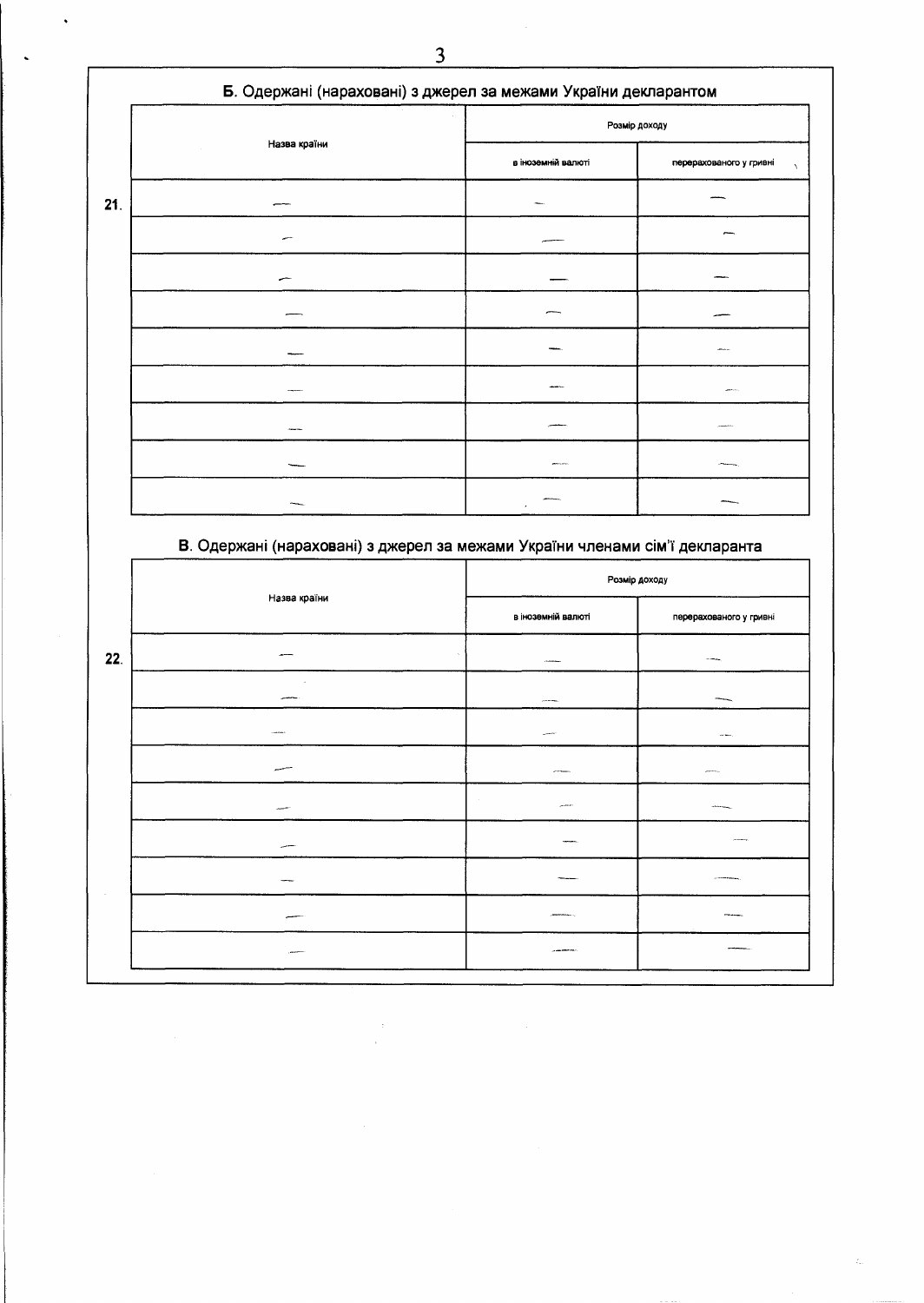|     | Розділ III. Відомості про нерухоме майно |                                                                                                                                                            |                           |                          |                                            |
|-----|------------------------------------------|------------------------------------------------------------------------------------------------------------------------------------------------------------|---------------------------|--------------------------|--------------------------------------------|
|     | декларанта,                              | А. Майно, що перебуває у власності, в оренді чи на іншому праві користування<br>та витрати декларанта на придбання такого майна або на<br>користування ним |                           |                          |                                            |
|     |                                          |                                                                                                                                                            |                           |                          | Сума витрат (грн) на                       |
|     | Перелік об'єктів                         | Місцезнаходження об'єкта (країна, адреса)                                                                                                                  | Загальна площа<br>(KB. M) | придбання<br>у власність | оренду чи<br>на інше право<br>користування |
|     |                                          |                                                                                                                                                            | 1000                      |                          | والمواديين                                 |
| 23. | Земельні<br>Ділянки                      | <u> Væpaine</u><br>Pareenevke ovr                                                                                                                          |                           | u.                       | $\omega_{\rm{max}}$                        |
|     |                                          |                                                                                                                                                            |                           | المعام                   | ÷.                                         |
|     |                                          |                                                                                                                                                            |                           | -7                       | ∽,                                         |
| 24. | Житлові                                  |                                                                                                                                                            |                           | <b>Concert</b>           |                                            |
|     | будинки                                  |                                                                                                                                                            |                           | د                        |                                            |
|     |                                          |                                                                                                                                                            |                           |                          |                                            |
| 25. | Квартири                                 |                                                                                                                                                            | $\frac{43}{69}$           |                          |                                            |
|     |                                          |                                                                                                                                                            |                           |                          |                                            |
|     |                                          |                                                                                                                                                            |                           |                          |                                            |
| 26. | Садовий<br>(дачний) будинок              |                                                                                                                                                            |                           |                          |                                            |
|     |                                          |                                                                                                                                                            |                           |                          |                                            |
|     |                                          |                                                                                                                                                            |                           |                          |                                            |
| 27. | Гаражі                                   |                                                                                                                                                            |                           |                          |                                            |
|     |                                          |                                                                                                                                                            |                           |                          |                                            |
|     |                                          |                                                                                                                                                            |                           |                          |                                            |
|     |                                          |                                                                                                                                                            |                           |                          |                                            |
| 28. | Інше нерухоме<br>майно                   |                                                                                                                                                            |                           |                          |                                            |
|     |                                          |                                                                                                                                                            |                           |                          |                                            |
|     |                                          |                                                                                                                                                            |                           |                          |                                            |
|     |                                          |                                                                                                                                                            |                           |                          |                                            |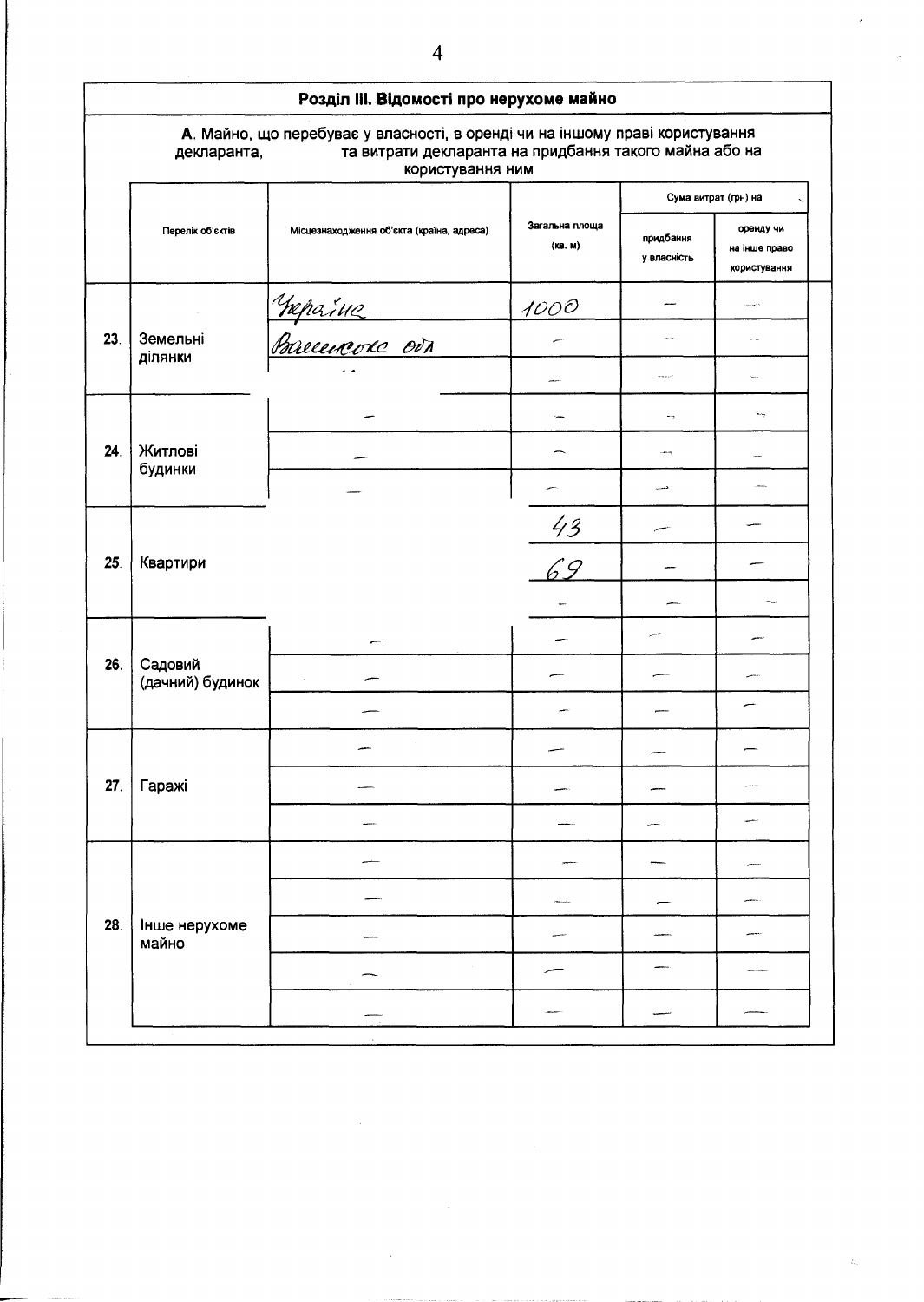| Перелік об'єктів<br>Земельні ділянки<br>Житлові будинки | Місцезнаходження об'єкта (країна, адреса)<br>$\mathbf{r}$ | Загальна площа (кв. м)<br>$1495 -$<br>110,1<br>159,8 |
|---------------------------------------------------------|-----------------------------------------------------------|------------------------------------------------------|
|                                                         |                                                           |                                                      |
|                                                         |                                                           |                                                      |
|                                                         |                                                           |                                                      |
| Квартири                                                |                                                           |                                                      |
| Садовий (дачний)<br>будинок                             |                                                           |                                                      |
| Гаражі                                                  |                                                           |                                                      |
| Інше нерухоме<br>майно                                  |                                                           |                                                      |
|                                                         |                                                           |                                                      |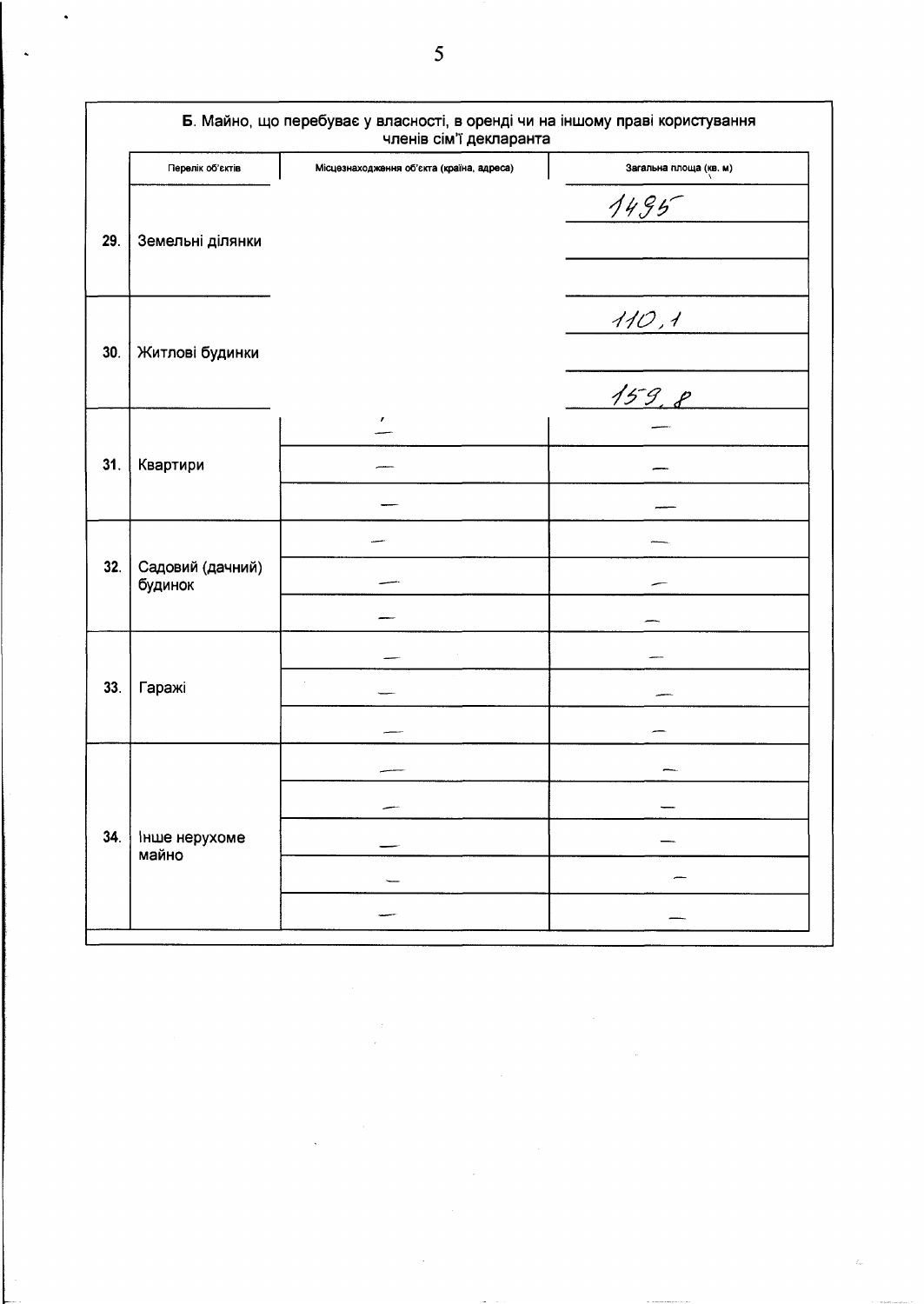|     |                                 | Розділ IV. Відомості про транспортні засоби<br>А. Транспортні засоби, що перебувають у власності, в оренді чи на іншому праві користування<br>декларанта, та витрати декларанта на їх придбання (користування) |             |                          |                                            |  |
|-----|---------------------------------|----------------------------------------------------------------------------------------------------------------------------------------------------------------------------------------------------------------|-------------|--------------------------|--------------------------------------------|--|
|     |                                 | (об'єм<br>Марка/модель                                                                                                                                                                                         |             |                          | Сума витрат (грн) на                       |  |
|     | Перелік<br>транспортних засобів | циліндрів двигуна, куб. см, потужність двигуна,<br>кВт, довжина, см)                                                                                                                                           | Рік випуску | придбання<br>у власність | оренду чи<br>на інше право<br>користування |  |
|     |                                 |                                                                                                                                                                                                                | 2006 p.     |                          |                                            |  |
| 35. | Автомобілі                      | <u>Sitroen Berlingo</u><br>2. o <sup>-</sup> HDI.                                                                                                                                                              |             |                          |                                            |  |
|     | легкові                         |                                                                                                                                                                                                                |             |                          |                                            |  |
|     |                                 |                                                                                                                                                                                                                |             |                          |                                            |  |
|     |                                 |                                                                                                                                                                                                                |             |                          |                                            |  |
| 36. | Автомобілі<br>вантажні          |                                                                                                                                                                                                                |             |                          |                                            |  |
|     | (спеціальні)                    |                                                                                                                                                                                                                |             |                          |                                            |  |
|     |                                 |                                                                                                                                                                                                                |             |                          |                                            |  |
|     |                                 |                                                                                                                                                                                                                |             |                          |                                            |  |
| 37. | Водні засоби                    |                                                                                                                                                                                                                |             |                          |                                            |  |
|     |                                 |                                                                                                                                                                                                                |             |                          |                                            |  |
|     |                                 |                                                                                                                                                                                                                |             |                          |                                            |  |
|     |                                 |                                                                                                                                                                                                                |             |                          |                                            |  |
| 38. | Повітряні судна                 |                                                                                                                                                                                                                |             |                          | an an                                      |  |
|     |                                 |                                                                                                                                                                                                                |             |                          |                                            |  |
|     |                                 |                                                                                                                                                                                                                |             |                          |                                            |  |
|     |                                 |                                                                                                                                                                                                                |             |                          |                                            |  |
| 39. | Інші засоби                     |                                                                                                                                                                                                                |             |                          |                                            |  |
|     |                                 |                                                                                                                                                                                                                |             |                          |                                            |  |
|     |                                 |                                                                                                                                                                                                                |             |                          |                                            |  |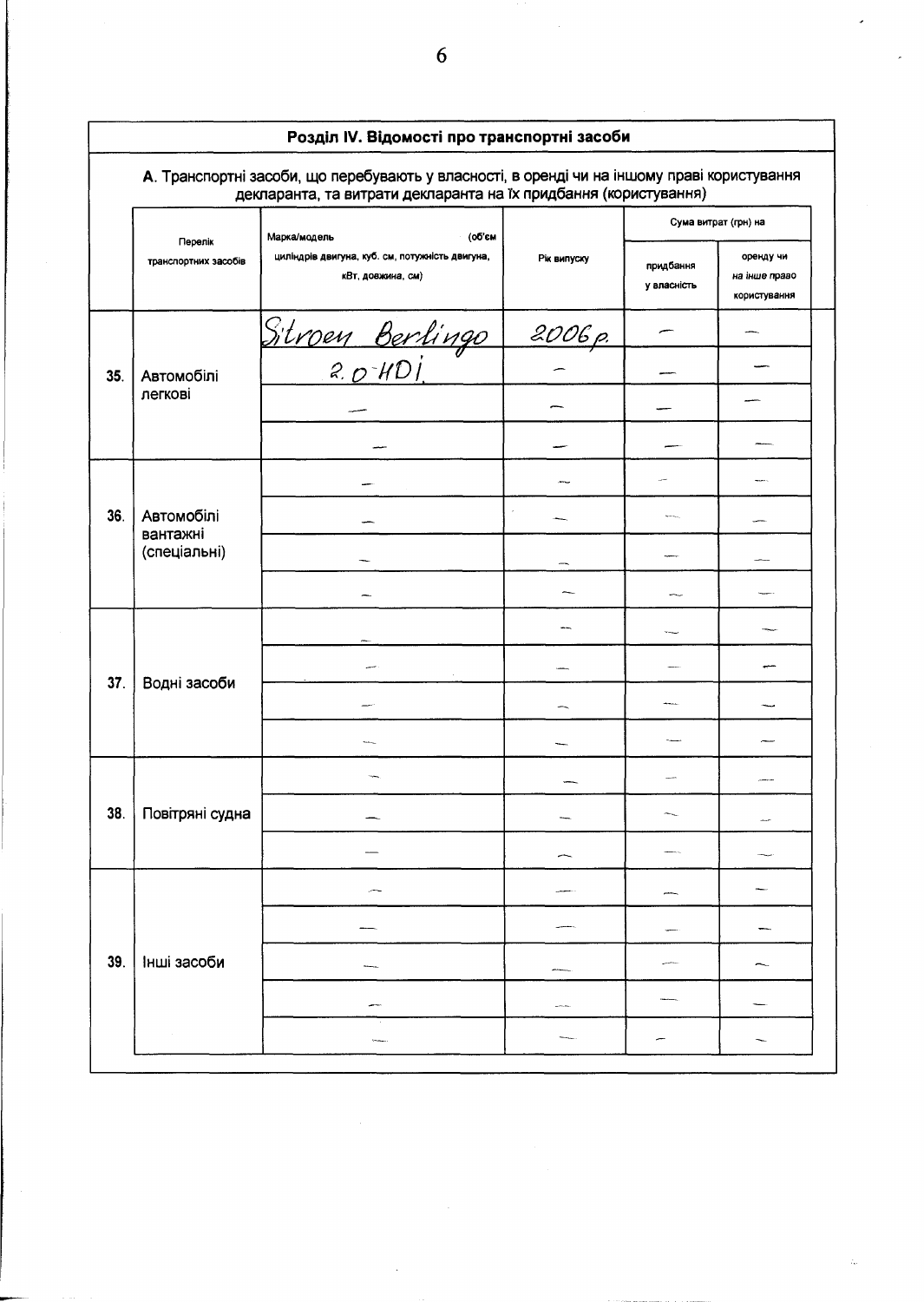|     | Б. Транспортні засоби, що перебувають у власності, в оренді чи на іншому праві<br>користування членів сім'ї декларанта |                                                                                                   |             |  |  |
|-----|------------------------------------------------------------------------------------------------------------------------|---------------------------------------------------------------------------------------------------|-------------|--|--|
|     | Перелік транспортних засобів                                                                                           | (об'єм<br>Марка/модель<br>циліндрів двигуна, куб. см,<br>потужність<br>двигуна, кВт, довжина, см) | Рік випуску |  |  |
|     |                                                                                                                        |                                                                                                   |             |  |  |
| 40. | Автомобілі легкові                                                                                                     |                                                                                                   |             |  |  |
|     |                                                                                                                        |                                                                                                   |             |  |  |
|     | ×                                                                                                                      |                                                                                                   |             |  |  |
|     |                                                                                                                        |                                                                                                   |             |  |  |
| 41. | Автомобілі вантажні<br>(спеціальні)                                                                                    |                                                                                                   |             |  |  |
|     |                                                                                                                        |                                                                                                   |             |  |  |
|     |                                                                                                                        |                                                                                                   |             |  |  |
| 42. | Водні засоби                                                                                                           |                                                                                                   |             |  |  |
|     |                                                                                                                        |                                                                                                   |             |  |  |
|     |                                                                                                                        |                                                                                                   |             |  |  |
|     |                                                                                                                        |                                                                                                   |             |  |  |
| 43. | Повітряні судна                                                                                                        |                                                                                                   |             |  |  |
|     |                                                                                                                        |                                                                                                   |             |  |  |
|     |                                                                                                                        |                                                                                                   |             |  |  |
|     |                                                                                                                        |                                                                                                   |             |  |  |
| 44. | Інші засоби                                                                                                            |                                                                                                   |             |  |  |
|     |                                                                                                                        |                                                                                                   |             |  |  |
|     |                                                                                                                        |                                                                                                   |             |  |  |

 $\hat{\tau}$  $\hat{\boldsymbol{\epsilon}}$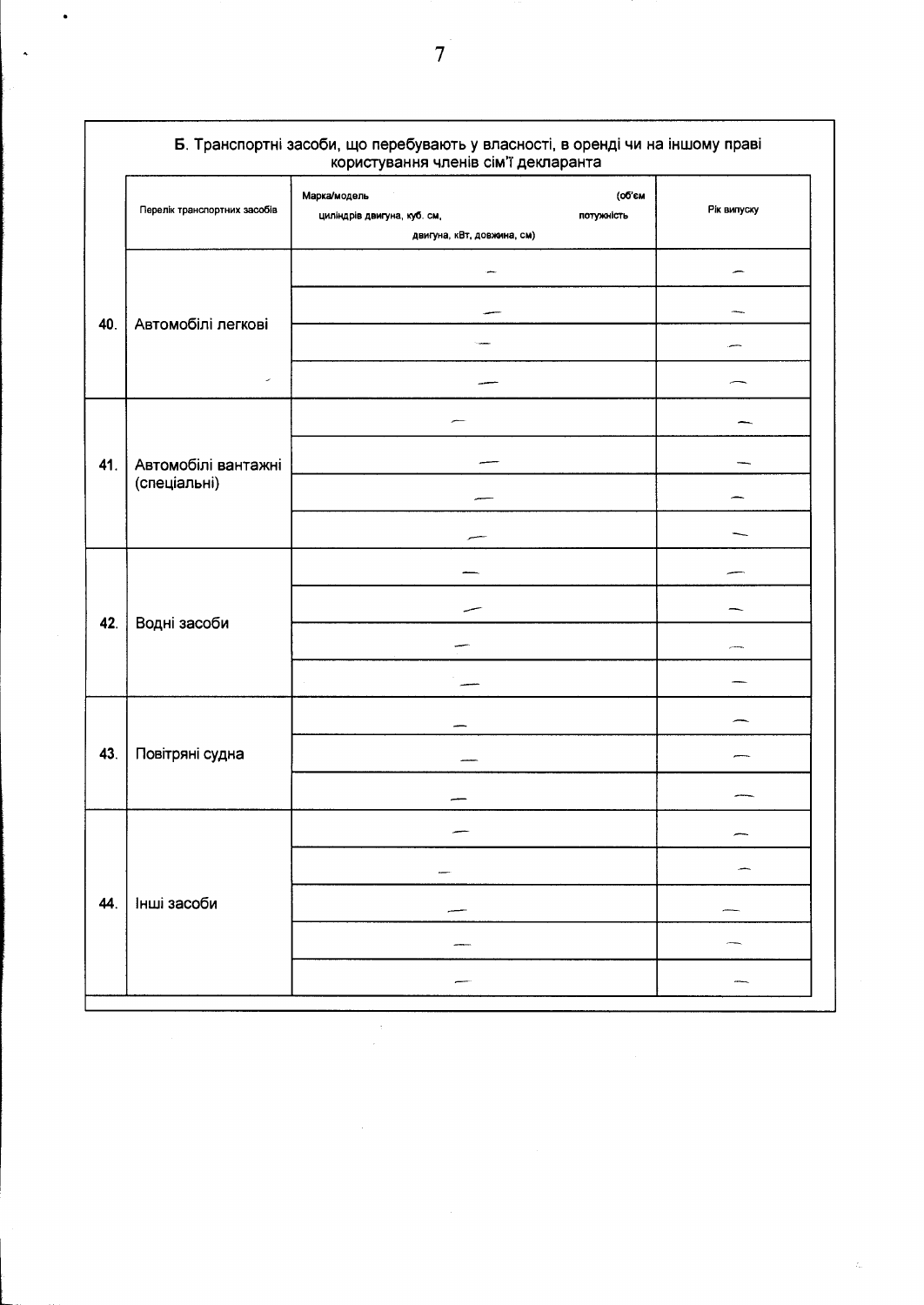### Розділ V. Відомості про вклади у банках, цінні папери та інші активи

#### А. Вклади у банках, цінні папери та інші активи, що перебувають у власності декларанта, та витрати декларанта на придбання таких активів (грн)

|     | Перелік                                                                                                  | Усього | у тому числі за кордоном |
|-----|----------------------------------------------------------------------------------------------------------|--------|--------------------------|
| 45. | Сума коштів на рахунках у банках та інших<br>фінансових установах, у т. ч.:                              |        |                          |
| 46. | вкладених у звітному році                                                                                |        |                          |
| 47. | Номінальна вартість цінних паперів, у т. ч.:                                                             |        |                          |
| 48. | придбаних у звітному році                                                                                |        |                          |
| 49. | Розмір внесків до статутного (складеного)<br>капіталу товариства, підприємства,<br>організації, у т. ч.: |        |                          |
| 50. | внесених у звітному році                                                                                 |        |                          |

#### Б. Вклади у банках, цінні палери та інші активи, що перебувають у власності членів сім'ї декларанта (грн)

|     | Перелік                                                                                        | Усього | у тому числі за кордоном |
|-----|------------------------------------------------------------------------------------------------|--------|--------------------------|
| 51. | Сума коштів на рахунках у банках та інших<br>фінансових установах                              |        |                          |
| 52. | Номінальна вартість цінних паперів                                                             |        |                          |
| 53. | Розмір внесків до статутного (складеного)<br>капіталу товариства, підприємства,<br>організації |        |                          |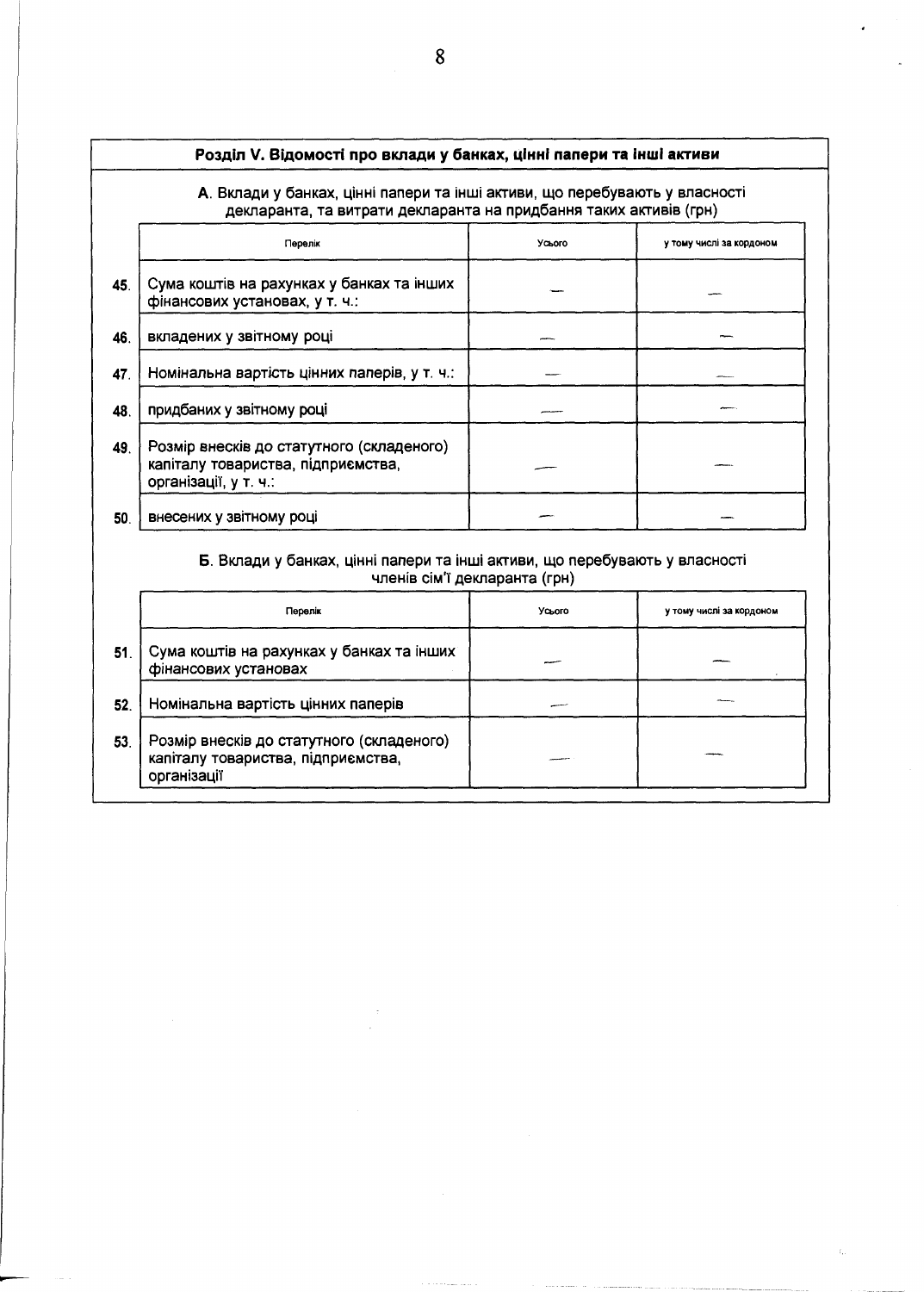|     | Розділ VI. Відомості про фінансові зобов'язання                 |        |                          |  |  |  |
|-----|-----------------------------------------------------------------|--------|--------------------------|--|--|--|
|     | А. Фінансові зобов'язання декларанта та інші його витрати (грн) |        |                          |  |  |  |
|     | Перелік фінансових зобов'язань                                  | Усього | у тому числі за кордоном |  |  |  |
| 54. | Добровільне страхування                                         |        |                          |  |  |  |
| 55. | Недержавне пенсійне забезпечення                                |        |                          |  |  |  |
| 56. | Утримання зазначеного у розділах III-V<br>майна                 |        |                          |  |  |  |
| 57. | Погашення основної суми позики (кредиту)                        |        |                          |  |  |  |
| 58. | Погашення суми процентів за позикою<br>(кредитом)               |        |                          |  |  |  |
| 59. | Інші не зазначені у розділах III-V витрати                      |        |                          |  |  |  |

# Б. Фінансові зобов'язання членів сім'ї декларанта (грн)

|     | Перелік фінансових зобов'язань                    | Усього | у тому числі за кордоном |
|-----|---------------------------------------------------|--------|--------------------------|
| 60. | Добровільне страхування                           |        |                          |
| 61. | Недержавне пенсійне забезпечення                  |        |                          |
| 62. | Утримання зазначеного у розділах III-V<br>майна   |        |                          |
| 63. | Погашення основної суми позики (кредиту)          |        |                          |
| 64. | Погашення суми процентів за позикою<br>(кредитом) |        |                          |

Засвідчую правильність зазначених у цій Декларації відомостей

- als depeque 2015 p. Off free of

Примітка. 1. Декларація заповнюється і подається особами. зазначеними у пункті 1 і підпункті "а" пункту 2 частини першої статті 4, та особами, зазначеними в абзаці першому частини першої статті 11 Закону України "Про засади запобігання і протидії корупції". При цьому особами, зазначеними в абзаці першому частини першої статті 11 цього Закону, відомості щодо витрат (вкладів/внесків) у декларації не зазначаються.